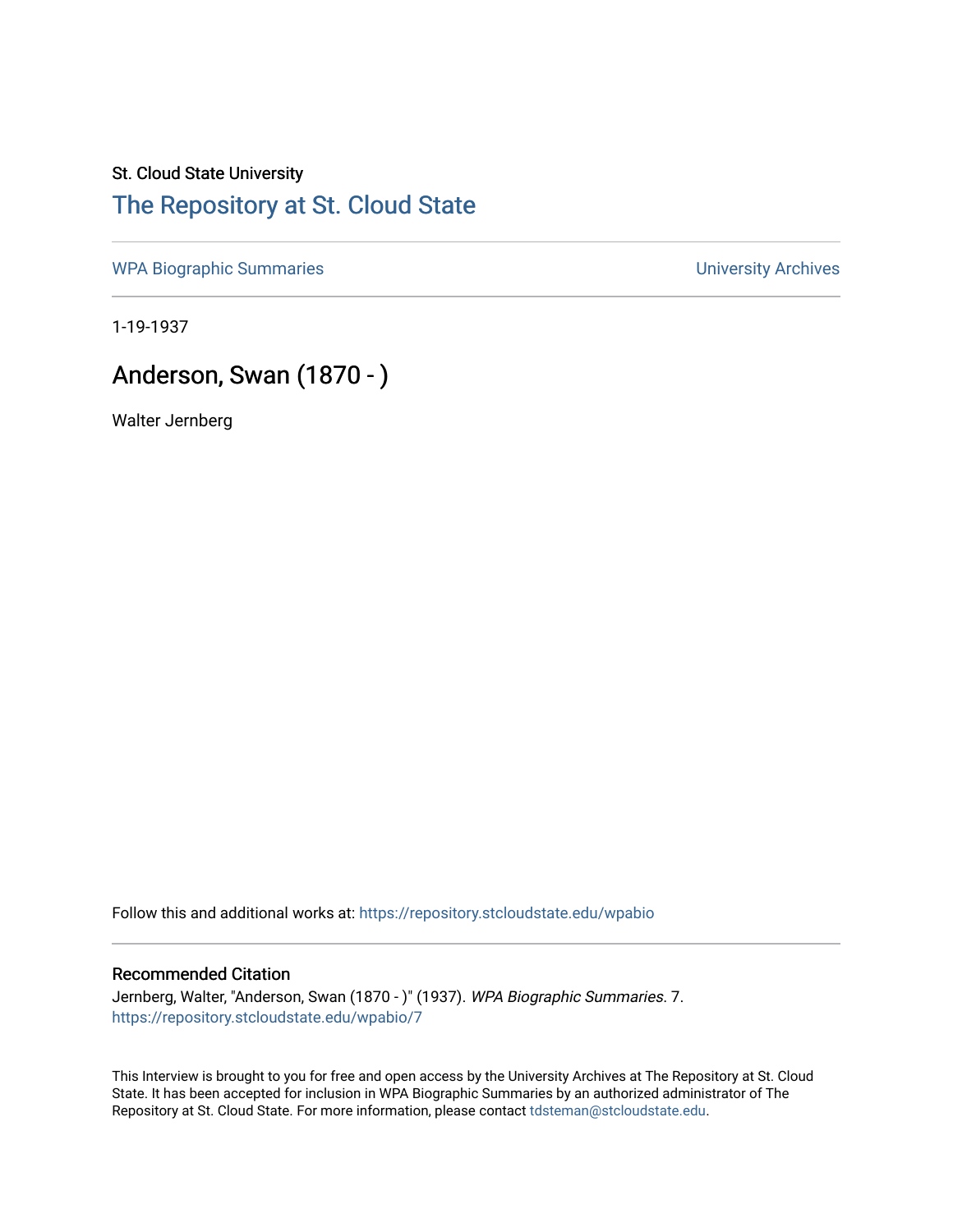$s$  ,  $r$  is  $r$  . In

ANDERSON, SWAN File No. 26

Swan Anderson was born November 6, 1870, in Osterland, Sweden. Swan attended the public schools in Sweden and after his completion of the sixth grade assisted his father on his farm until 1889. He came to the United States in that year. His brother, Andrew M., preceded him, coming to this country in 1887.

Swan came directly to St. Cloud, here he was employed by Mr. Beckster in a stone quarry. In 1888 Swan went to Ortonville, Minnesota, where he was employed until 1897, and he then returned to St. Cloud. Swan organized the St. Cloud Granite Works about 1897. Alfred Johnson and Emil Peterson were his partners.

Swan Anderson was married May 18, 1893, to Ida C. Lundell, born June 14, 1874, in Sweden. They were married in Ortonville, Minnesota.

To Swan and Ida C. (Lundell) Anderson were born five children: Minnie born October 31, 1893, in Ortonville, Minnesota; now is married to Alexander France, they live in Minneapolis. Ruth E. born September <sup>5</sup> , 1895 in Ortonville, married to Harry Betts, they live in Minneapolis, Elmer W. born September 10, 1897, in Ortonville, died June 7, 1933. Edwin A. born April 8, 1900 in St. Cloud now lives in Jamesville. Wisconsin; Gertrude L. born June 15, 1902, in St. Cloud lives with her parents.

Swan Anderson retired in 1925. Swan and Ida C. (Lundell) Anderson are members of the Swedish Lutheran Church. They reside at 526 Nineth Avenue South.

> Interviewed: Swan & Ida (Lundell) Date: By : Anderson January 19, 1937 Walter Jernberg

Public ation Granted